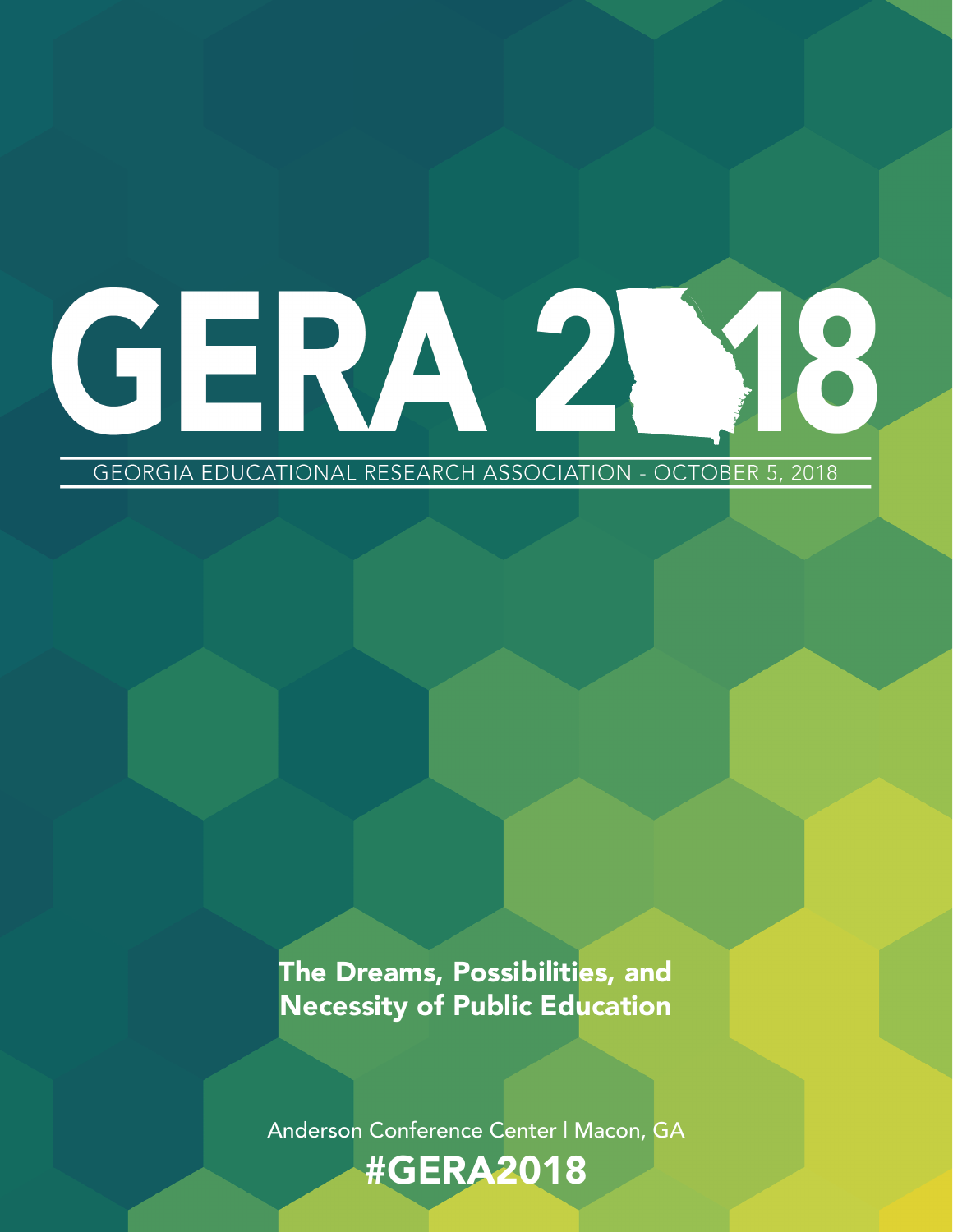#### 8:00-8:55am Registration and Continental Breakfast

#### 9:00-10:15am Presentations

p Presentations - Engagement of African American Fathers - Morgan Moderator: Latrice Rollins, Morehouse School of Medicine

Engaging African American Fathers in Education: Practice, Research, Policy and Evaluation *Tasha Alston, Western Carolina University Latrice Rollins, Morehouse School of Medicine*

Fitting Black Fathers In: Engaging Black Fathers as Partners in Education *Tasha Alston, Western Carolina University*

African American Fathers' Perceptions of Their Involvement in the Academic Process of Their Male Children

*Chaundra Creekmur, Savannah State University*

#### p Presentations - Graduate Education – Preston 1

*Moderator: Victoria L. Martin, Fayetteville State University*

#### Creating an Effective Thesis Handbook for Students in an M.Ed. Program in Special Education

*Rob Sumowski, Georgia College & State University Roddran Grimes, Georgia College & State University*

#### Instructor Flexibility: Designing Curriculum and Teaching Collaboratively in an Online Program

*Megan Adams, Kennesaw State University Debra Coffey, Kennesaw State University Stacy Delacruz, Kennesaw State University Sanjuana Rodriguez, Kennesaw State University*

#### Avoiding the Dissertation Syndrome: Triumphs Versus Tragedy

*Noran L. Moffett, Fayetteville State University Letitia P. Johnson-Arnold, Fayetteville State University Melissa L. Lyon, Fayetteville State University Melanie Frizzell, Alabama Department of Early Childhood Education*

#### □ Presentations - Reading/Literacy I – Preston 2

Moderator: Ronald W. Partridge, University of Oxford

# Literature Circle and Gifted Students: Boosting Reading Motivation and Performance

*Andrea Smith, Mercer University Jay Feng, Mercer University*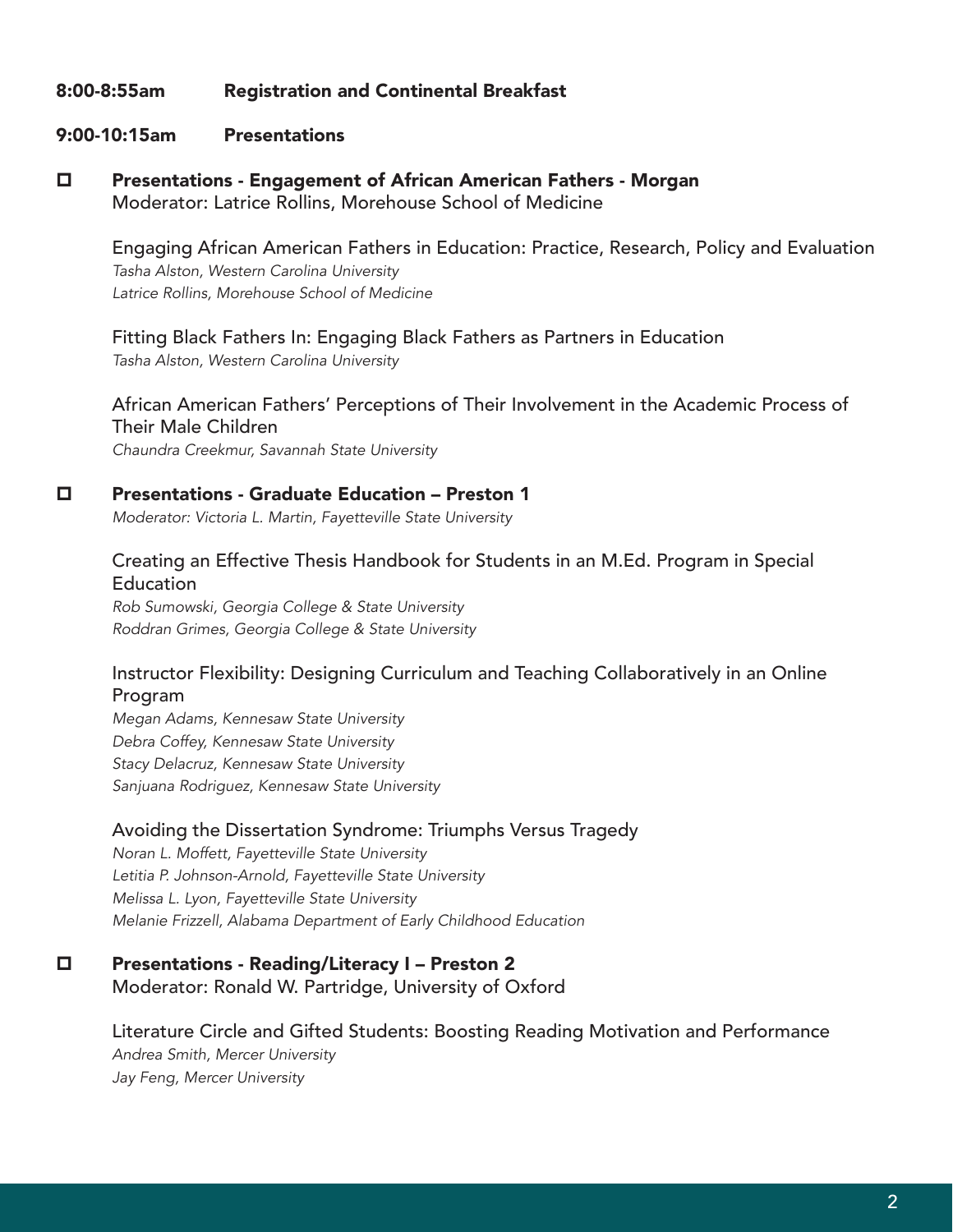Improving ELL Reading Fluency: The SIOP Model and Its Effect *Althia Gates, Mercer University Jay Feng, Mercer University*

Didacticism in Twenty-First-Century Young Adult Slave Fiction *Ronald W. Partridge, University of Oxford*

p Presentations - Higher Education Faculty, Curriculum, and Resources – Boston 1 Moderator: Dianne F. Lawton, Troy University

 Are Professors Satisfied with Their Work? The Factors That Influence Professors' Job **Satisfaction** *Chi Yuan Chen, Chinese Culture University*

Open Education Resources: Fostering Change in Educational Practices *Dianne F. Lawton, Troy University*

p Presentations - Curriculum Studies I – Boston 2/3 Moderator: Ming Fang He, Georgia Southern University

> Redefining School Curriculum Through Dewey *Michael A. Crosby, Georgia Southern University*

Critical Race Comedy *Marion Pugh, Georgia Southern University*

Birddroppings: Engaging Curriculum Through Storytelling *Frank E. Bird, Georgia Southern University*

p Presentations - Educational Psychology & Research Methods - Ballroom Moderator: Cordelia Zinskie, Georgia Southern University

Effects of Motivation on Metaconceptual Knowledge in Middle Childhood *Teresa Middleton, Capella University*

 Issues in Complex Survey Analysis: Why is Subsetting a Problem? *Patricia Daniel, Georgia State University*

10:15-10:30am Break

#### 10:30am-12:15pm Presentations

□ Presentations - K-12 Teachers I – Morgan Moderator: Parul Acharya, Columbus State University

> Antecedents of Teachers' Organizational Citizenship Behaviors *Parul Acharya, Columbus State University*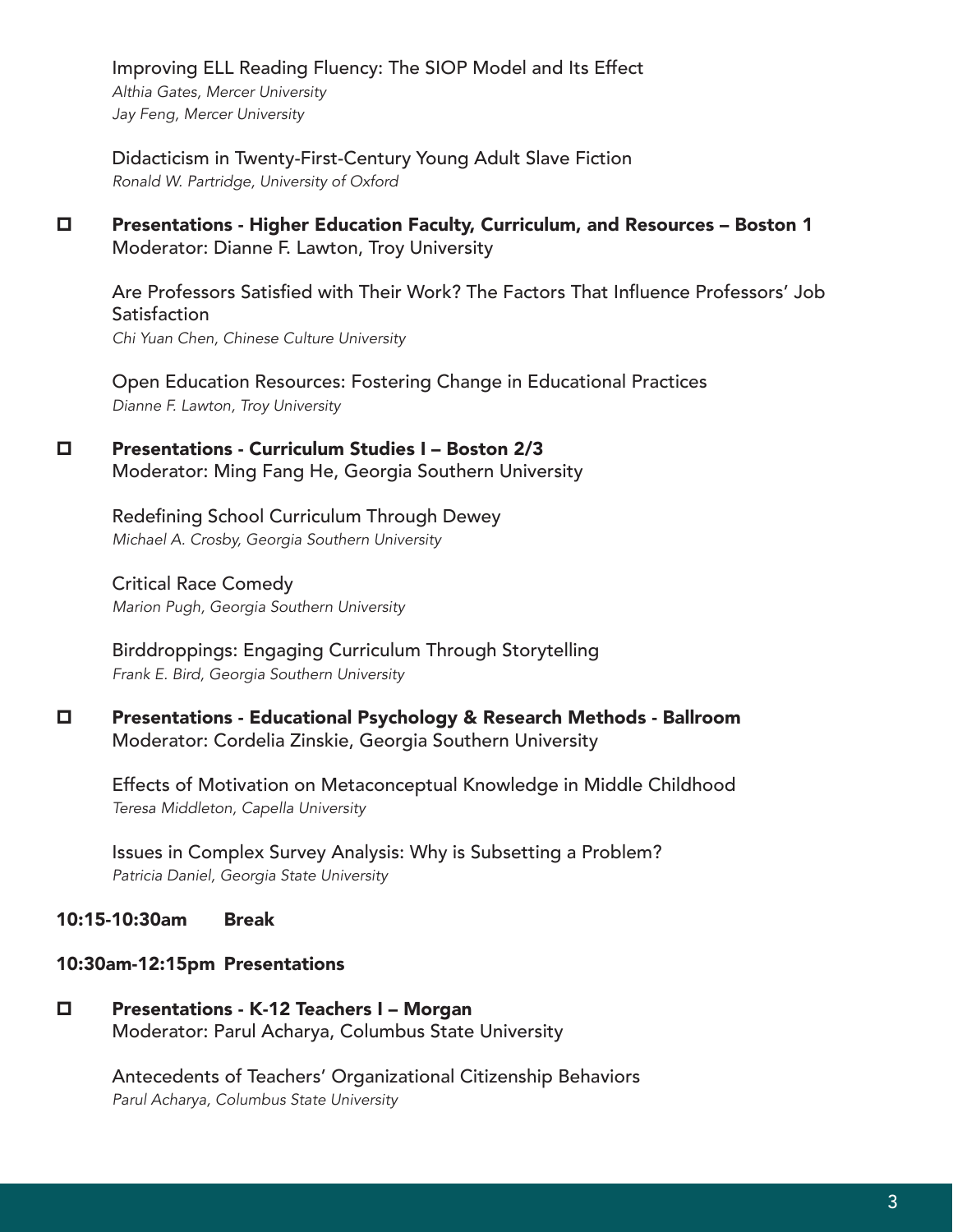Exploring Teacher-Student Relationships Through Visual Research Methodology *Melissa Schellenberg, Georgia State University*

 Does Advanced Degree Matter? A Multiphase Mixed Methods Study to Examine Teacher Obtainment of Advanced Degree and Its Impact on Student Growth and Schools

*Meilin Chang, Kennesaw State University Ivan M. Jorrín Abellán, Kennesaw State University Jihye Kim, Kennesaw State University Jim Wright, Kennesaw State University*

#### Middle School Teachers' Views on Flipped Classroom

*Aslihan Unal, Georgia Southern University Zafer Unal, University of South Florida St. Petersburg*

#### Evaluating Student Perceptions on the Teaching and Learning of Mathematics at the Post-Secondary Level

*Kisha R. Cunningham, Savannah State University Angelique Phifer, Savannah State University NicQuala Shields, Savannah State University*

#### □ Presentations – Reading/Literacy II – Preston 1

 Moderator: Jay Feng, Mercer University

#### Research on Reading for Speed

*Paulette Harris, Augusta University*

Increasing Home Access to Print through a Summer Book Club: Effects on First-Grade Students' Reading Achievement, Cognitive Motivation, and Reading Volume *Elizabeth Prosser, Georgia Southern University*

#### Differentiating Instruction to Meet Student Needs *John Hobe, Georgia Southern University*

#### □ Presentations - K-12 Students – Preston 2

Moderator: Kymberly Harris, Georgia Southern University

Measuring the Concurrent Effects of One Listening Comprehension Intervention on the Comprehension and Communication of Students with ASD and ID *Kathryn L. Haughney, Georgia Southern University*

Longitudinal Academic Trajectory of Students at Behavioral and Emotional Risk *Jihye Kim, Kennesaw State University*

## Developing a Typology of Bullying and Cyberbullying Victimization in U.S. Adolescents: A Validation Study

*Diana Mindrila, University of West Georgia*

 Building Self-Efficacy in Grade 6 Students Through the 4 P's of the Science Fair Project *Beverly A. King Miller, Georgia Southern University*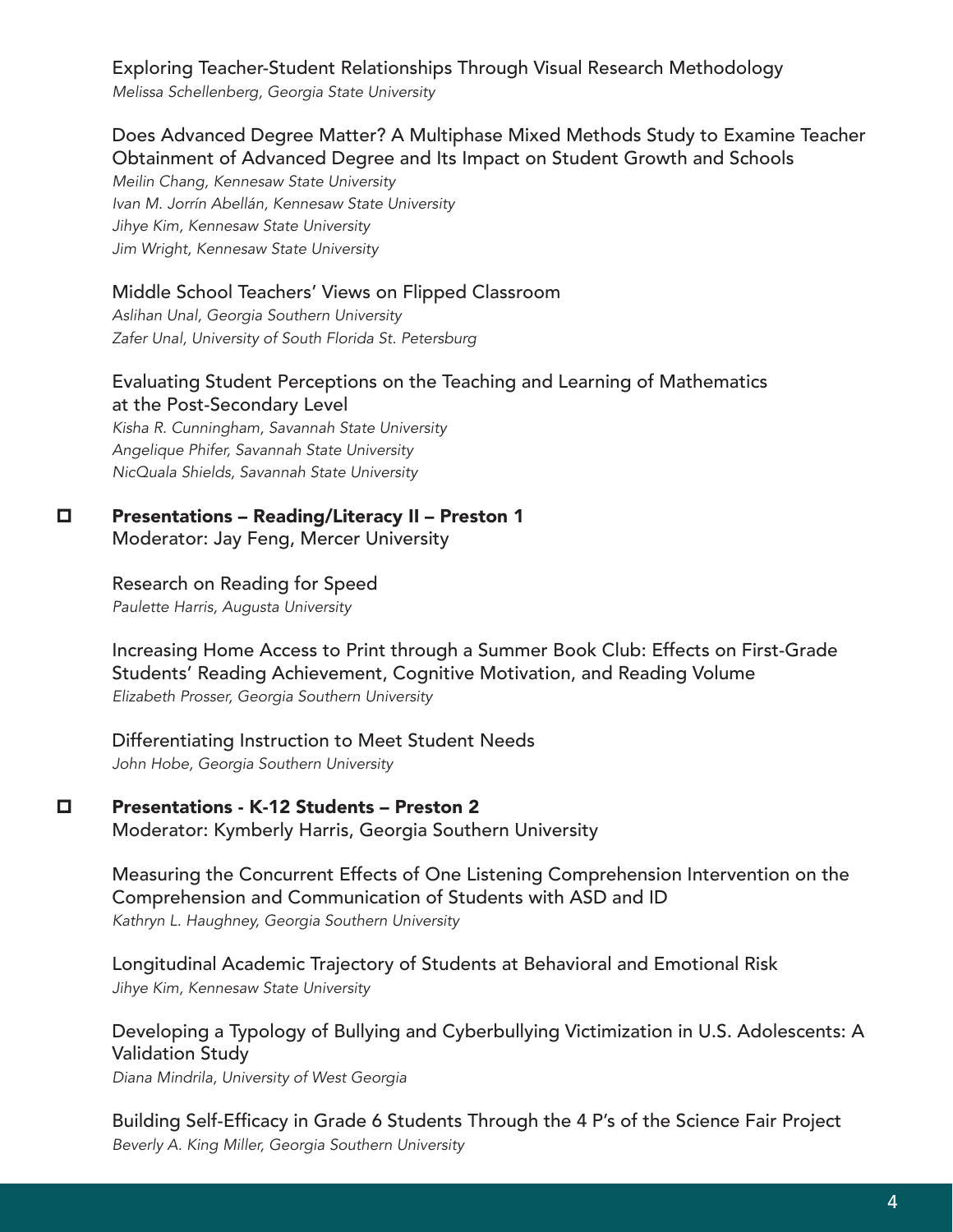Influence of Thinking Maps on the Science Achievement of Students in Middle Grades *Lynn Akin, Columbus State University Parul Acharya, Columbus State University Deirdre Greer, Columbus State University*

#### p Presentations – Academic Progression in Higher Education – Boston 1 Moderator: Dianne F. Lawton, Troy University

A Critical Examination of the Leading Causes of Retention of First-Generation Students *Chazidy Jones, Mercer University*

AmeriKKKa's Most Wanted: A Qualitative Study Exploring Non-Cognitive Factors & Barriers for Retaining First Generation African American Males Attending HBCUs

*Roderick Heath, Fayetteville State University Noran L. Moffett, Fayetteville State University*

#### Hidden Figures No More: Factors That Contribute to STEM Graduate Degree Attainment Among African-American Women

*Ansley Booker, Mercer University*

Exploring Barriers to Sophomore Student Success

*Victoria L. Martin, Fayetteville State University Noran L. Moffett, Fayetteville State University*

#### Forgive Our Student Loan Debt: A Modest Proposal

*Mary E. Anderson, Clark Atlanta University Noran L. Moffett, Fayetteville State University Nurah-Talibah N. Moffett, Clark Atlanta University Narsett Wilkins, University of Alabama School of Law*

#### $\square$  Presentations – Culture, Equity, and Social Justice – Boston 2/3 Moderator: Teresa Middleton, Capella University

A Different Direction: Toward Equity and Inclusivity in K-12 Classrooms *Natasha Ramsay-Jordan, University of West Georgia*

 A Social Justice Framework to Demystify Teachers' Critical Consciousness *Charity T. Gordon, Georgia State University*

## Centering the First Amendment in Elementary Teacher Preparation and Religious Discourse in the Classroom

*Elizabeth Saylor, University of Georgia*

# Moving Toward Cultural Relevance: Fostering Reflexivity in Teacher Candidates *Megan Adams, Kennesaw State University*

*Sanjuana Rodriguez, Kennesaw State University*

#### Diversity in Today's Classroom

*Edgar E. Rivas, Learning Collection Foundation*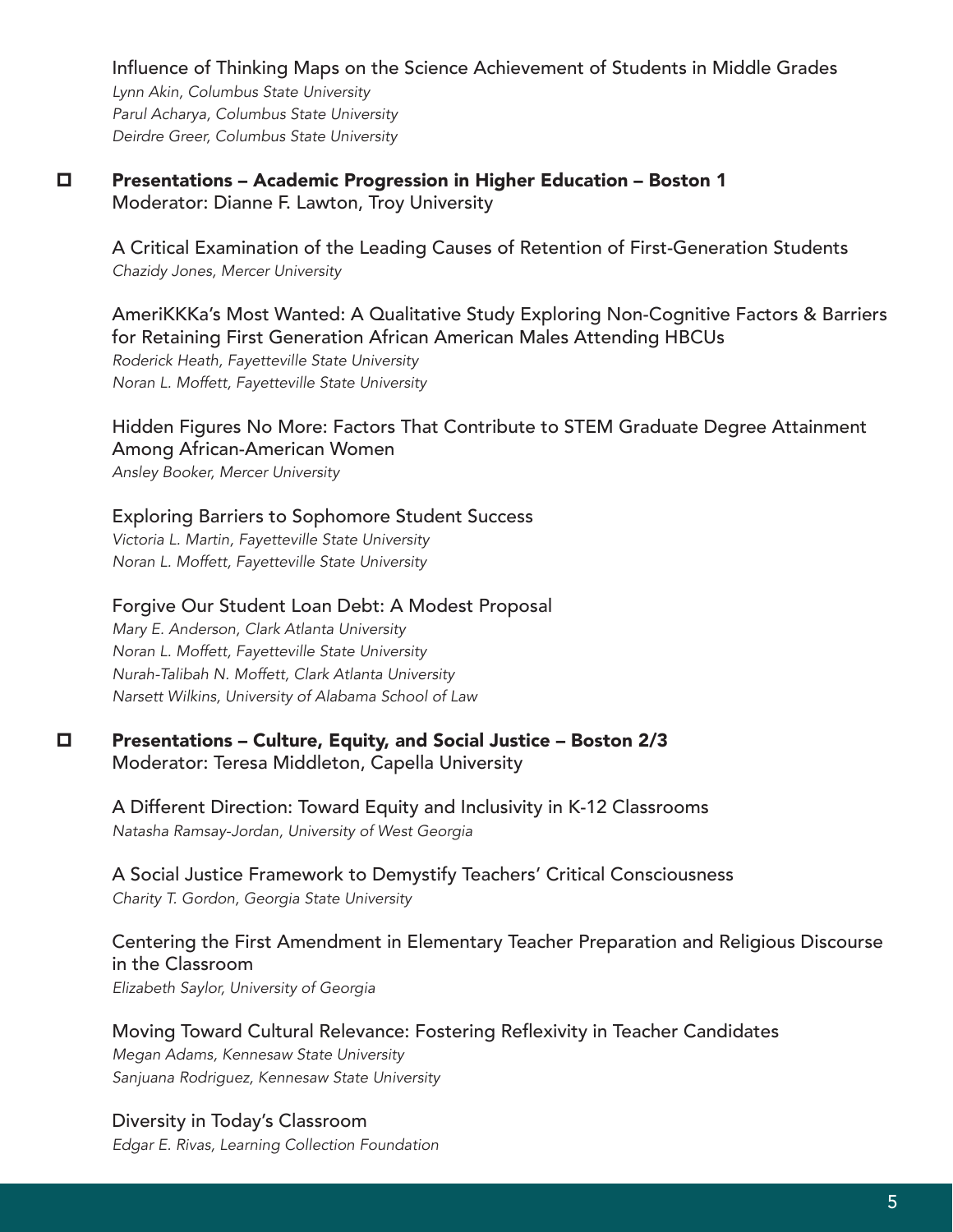#### p Presentations - Curriculum Studies II - Ballroom Moderator: Yiming Jin, Georgia Southern University

#### Dialogic Storying: Locating the Self in a College of Education

*Alexandra J. Reyes, Georgia Southern University Taylor Norman, Georgia Southern University*

#### Disenthralled MATters

*Wynnetta Scott-Simmons, Mercer University Lucy Bush, Mercer University Sherah Carr, Mercer University Jeffrey Hall, Mercer University*

#### From Public Schools to "Food Market Schools": The Tale of Privatizing Shanghai Pubic **Schools**

*Yiming Jin, Georgia Southern University*

## Exploring Forms of Inquiry in Memoir: When the Music Has No Lyrics

Tracy Edenfield, Georgia Southern University

 Exploring Intervention Methods of Nonprofits in Israel, Thailand, Cambodia, and Sri Lanka Used to Increase Girls' Education

*Kiera Chan, University of North Georgia Jillian Jay, University of North Georgia*

12:30-1:45pm Business Luncheon – Ballroom Keynote Speaker: Justin Hill, Director of Curriculum and Instruction, Georgia Department of Education

#### 2:00-4:00pm Presentations

#### □ Presentations - Higher Education - Morgan Moderator: Cordelia Zinskie, Georgia Southern University

Design Thinking as a Student-Centered Approach for Programmatic Insights *John N. Banter, Georgia Southern University John D. Egan, Georgia Southern University*

*Sean C. Bear, Georgia Southern University*

#### Institutional Conditions That Matter to Community College Students' Success: A Multiple-Case Study

Crystal L. Edenfield, Georgia Southern University *Juliann Sergi McBrayer, Georgia Southern University*

#### A Brief Overview of a Q Methodological Exploration

*Melissa L. Lyon, Fayetteville State University Noran L. Moffett, Fayetteville State University*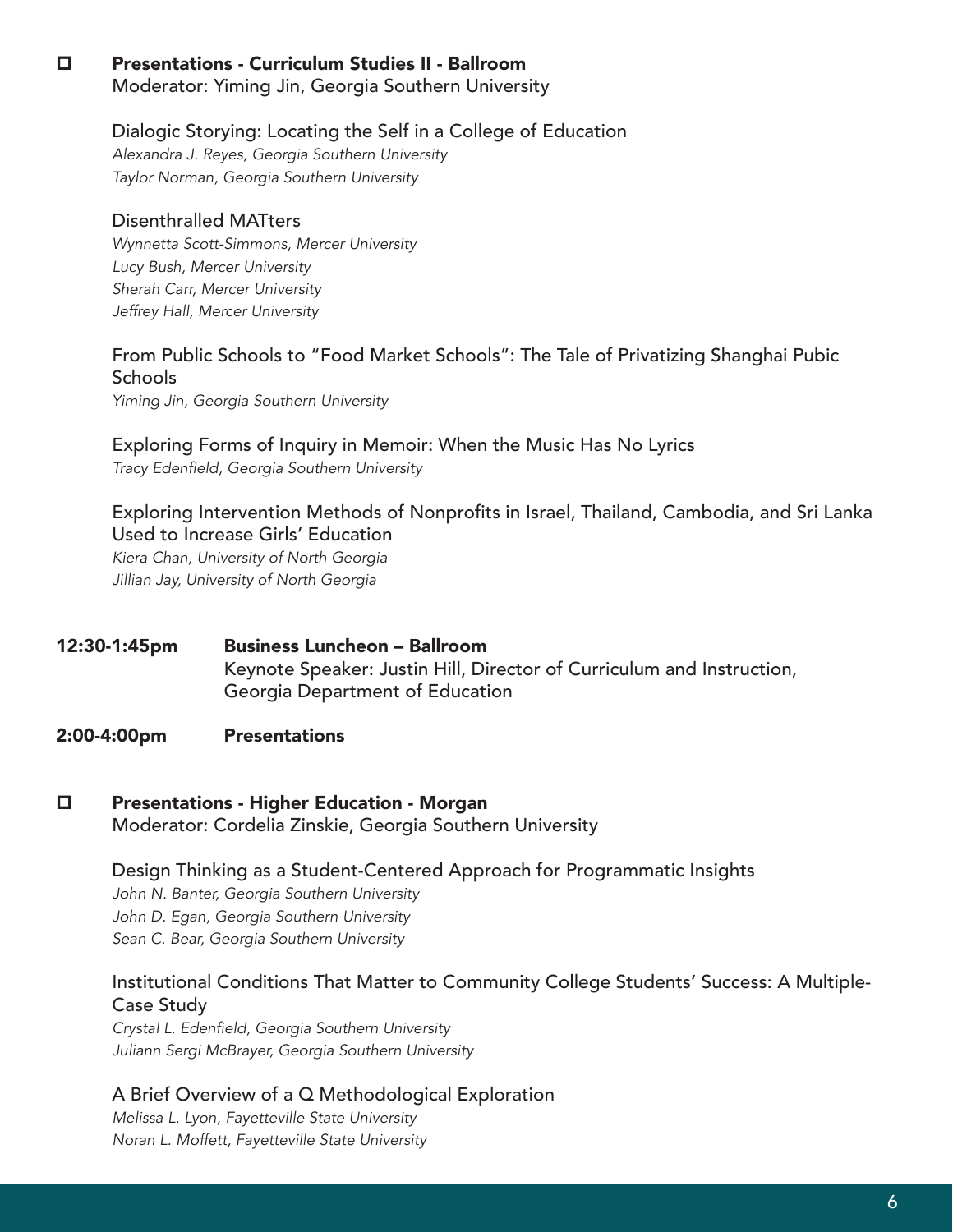Self-Care Practices and Perceptions of Holistic Health Among Selected Educational Leadership Graduate Students Attending Historically Black Colleges and Universities *Letitia P. Johnson-Arnold, Fayetteville State University*

*Noran L. Moffett, Fayetteville State University*

#### Preliminary Research on Perceptions of Black Male Athletes & Athletic Administrators on Race & Athlete Activism at Selected Division II Historically Black College and Universities *Naadiya Hopkins, Fayetteville State University*

*Noran L. Moffett, Fayetteville State University*

The Process of Incorporating the Person-Centred Practice Framework Within the Curriculum *Diana Meeks, Chamberlain University*

#### □ Presentations - K-12 Teachers II – Preston 1

Moderator: Kymberly Harris, Georgia Southern University

#### Exploring Active Learning Environments

*Lisa Hailey, Fayetteville State University Noran L. Moffett, Fayetteville State University Daniel Okunbor, Fayetteville State University*

#### Reflections from a 2007-08 Community and Education Partnership

*Delonn Brown, Kids With Strong Opinions, Atlanta, GA Melanie Frizzell, Alabama Department of Early Childhood Education Noran L. Moffett, Fayetteville State University*

#### Teacher Hiring: The Disconnect Between Principals' Perceptions, Processes and Research Based Best Practice

*Laurie A. Kimbrel, University of West Georgia*

#### The Parent-Teacher Connection: Research-based Strategies for Success---Guaranteed!

*LindaAnn H. McCall, Georgia Southern University Glenda Ogletree, Georgia Southern University*

#### An Examination of K-12 Teachers' Assessment Beliefs and Practices in Relation to Years of Teaching Experience

*Aslihan Unal, Georgia Southern University Zafer Unal, University of South Florida St. Petersburg*

#### □ Presentations - Preservice Teachers – Preston 2

Moderator: Melissa Schellenberg, Georgia State University

#### Comparison of Pedagogical Knowledge and Practices of Prospective Teachers in Distance and Formal Learning

*Shaista Anjum, Allama Iqbal Open University Nasir Mahmood, Allama Iqbal Open University*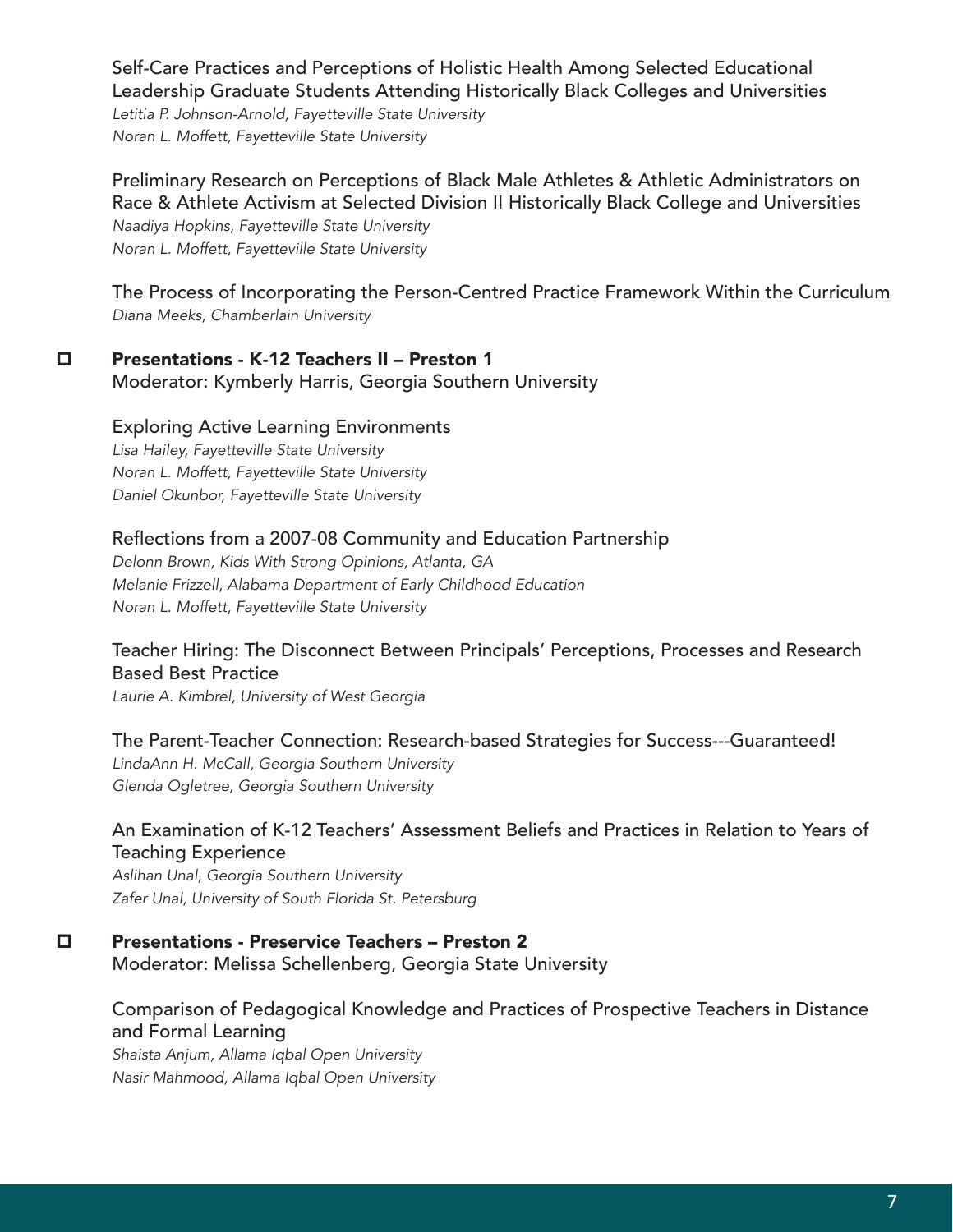#### Examining the Relationship between Pre-Service Teachers' Self-Efficacy Beliefs and Grit Levels

*Rosetta L. Riddle, Clayton State University*

#### Purposeful Practice with Mixed Reality Simulations

*Jasmine V. Ennis, Kennesaw State University*

#### Pre-Service Teacher Expectations and Mindset: Is There a Relation?

*Parul Acharya, Columbus State University*

#### Teacher Candidates' Experience with the edTPA

*Roben Taylor, Dalton State College Anna Hart, Columbus State University*

 $\square$  Symposium - Research on Counternarratives of Curriculum in Schools, Neighborhoods, and Communities in the U.S. South – Boston 1 Chair/Discussant: Ming Fang He, Georgia Southern University Discussant: Samantha Omawumi Cabrala Reddick, Bulloch County (GA) School District

Research on Counternarratives of Curriculum in Schools, Neighborhoods, and Communities in the South *Ming Fang He, Georgia Southern University*

Being Chinese in the South: A Narrative Exploration of the Lived Experience of Chinese International Students

*Yiming Jin, Georgia Southern Universit*y

#### Counternarratives of Students with Significant Disabilities in One Rural Elementary School in Georgia

*Christy Howard, Georgia Southern University*

 Culturally Contested Curriculum? Developing Culturally Sustaining Curriculum for the Classical Education of African American Students in an Urban Georgia Middle School *Ellen M. Hotchkiss, Georgia Southern University*

Como se dice Learning: A Critical Ethnographic Linguistic Inquiry into Successful Foreign Language Learners in a Suburban Southeastern U.S. High School *Kathleen E. Barbara, Georgia Southern University*

Teaching with Passion: Indigenous Thought and Storywork *Ashley E. West, Georgia Southern University*

Cross-Cultural Narrative Inquiry into the Experience of Chinese Ethnic Minority Teachers Studying in U.S. Universities

*Ru Li, Georgia Southern University*